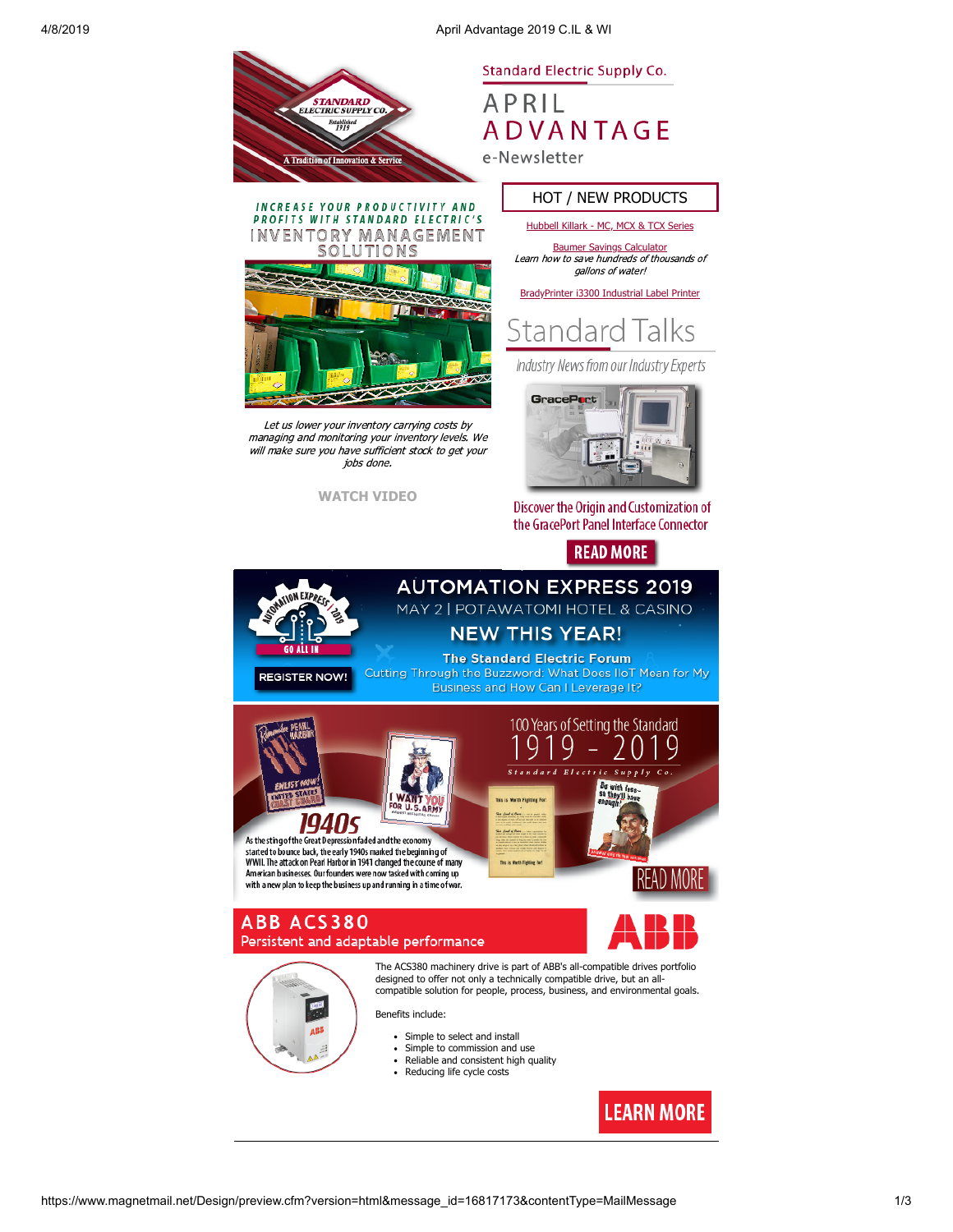4/8/2019 April Advantage 2019 C.IL & WI

## **SynergEX PANELBOARDS** Easy access, lower risk, and less downtime



**Crouse-Hinds series** 

One of the biggest challenges with enclosures located in hazardous areas is accessibility. The SynergEX panelboard by Eaton's Crouse-Hinds Division utilizes individually encapsulated circuit breakers and a fully encapsulated chassis to reduce downtime, increase safety, and lower maintenance costs in hazardous locations.

Features and benefits:

- Multiple product designs and options
- $\bullet$ Save time and money
- Unnaralleled safety
- Lightweight and compact main breaker  $\ddot{\phantom{a}}$



#### **3VA UL MOLDED CASE CIRCUIT BREAKERS SIEMENS** One system. A variety of applications.



Requirements are increasing for cost-effective and energy-efficient operation of the electrical power distribution. Whether in industrial applications or buildings, Siemens new 3VA molded case circuit breaker offers safe, efficient and variable application options for low-voltage and medium-voltage power distribution.

Highlights include:

- Modular, well thought-out, highly variable system
- Easy integration into energy management and automation systems Integrated measuring function with the ETU 8-series
- Simple, efficient monitoring
- Numerous communication options available via standard bus systems  $\ddot{\phantom{a}}$



### **inSIGHT DATA MONITORING** Monitor critial performance indicators





Data collection and analytics in today's market are increasingly important to ensuring efficiency, uptime, and quality. For any industrial manufacturer or data center owner, the ability to predict costly downtime before it happens is critical to maintaining productivity.

The Hubbell inSIGHT<sup>TM</sup> Data Monitoring line includes:

- Pin and sleeve devices  $\ddot{\phantom{a}}$
- $\ddot{\phantom{a}}$ Ethernet gateways
- Smart power cables  $\ddot{\phantom{a}}$
- Circuit and Environmental Monitors  $\bullet$  $\bullet$
- Software (cloud-based or local packages)



**GRACESENSE PREDICTIVE MAINTENANCE** Revolutionize production and profits with IloT





The field-proven GraceSense<sup>TM</sup> Predictive Maintenance System is a suite of smart devices that utilize low-power wireless sensor technology. Advanced data analytics provide asset managers with deep insights to machine health to effectively prioritize resources and maximize the value of their maintenance spend.

System Overview:

- Vibration and Temperature Node  $\bullet$
- Panel-Mount Mode or Cloudgate
- Hot Spot Monitor
- Maintenance Hub